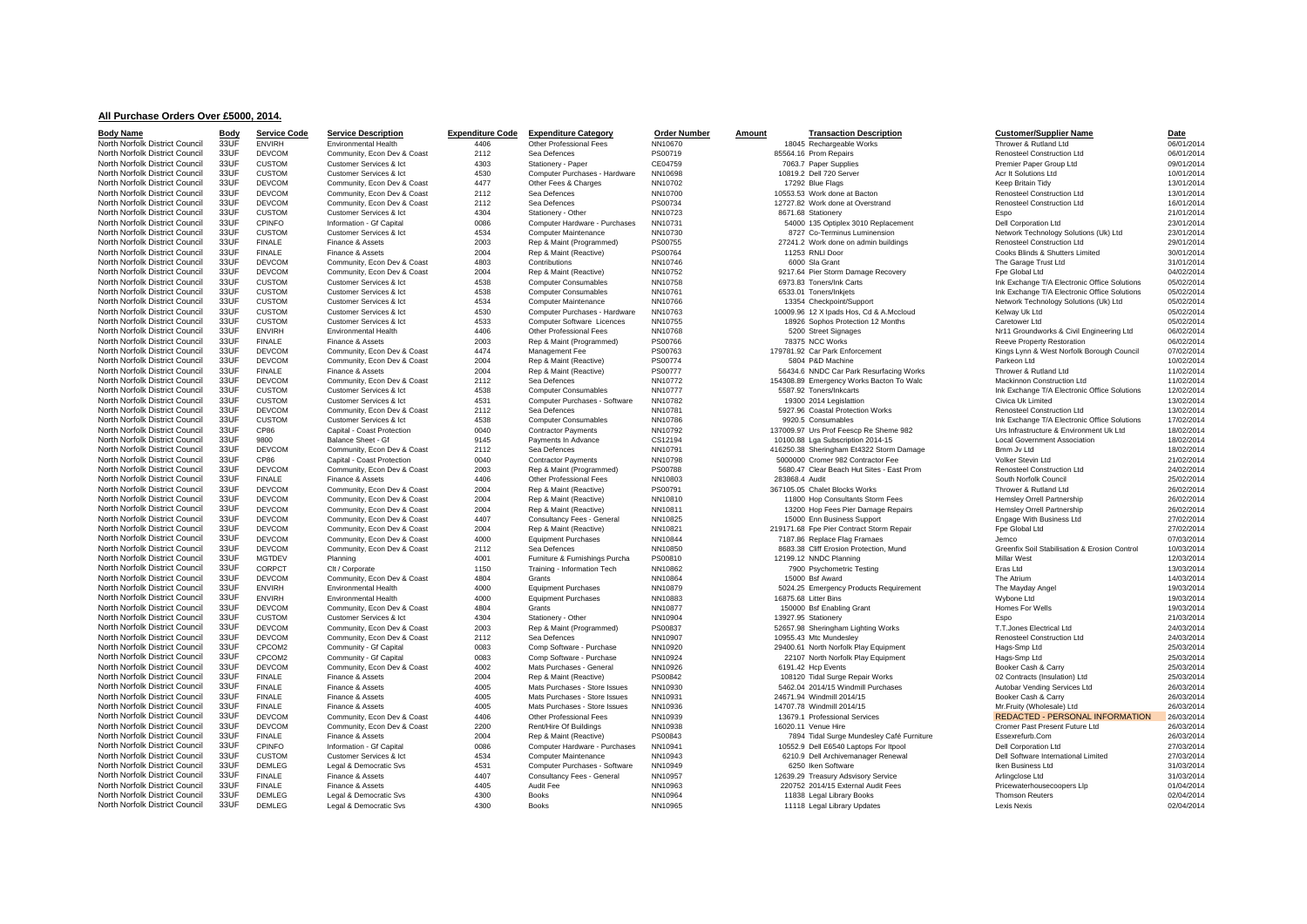North Norfolk District Council 33UF DEVCOM Community, Econ Dev & Coast 4531 Computer Purchases - Software NN10975 9000 Support Dev & Host Of Vnn Web New Mind Internet Consultancy Ltd 02/04/2014 North Norfolk District Council 33UF ENVIRH Environmental Health 4406 Other Professional Fees NN11219 6735.9 Annual Waste Disposal Kier Services - Environmental 13/05/2014

North Norfolk District Council 33UF CORPCT Clt / Corporate 1226 Employee Eye Tests NN10974 5552.5 Eyecare Vouchers Edenred Edenred 12204/2014 North Norfolk District Council 33UF ENVIRH Environmental Health 4406 Other Professional Fees NN10980 8204.7 2014 Greenbuild Event East Coast Marquees 02/04/2014 North Norfolk District Council 33UF ENVIRH Environmental Health 4200 Protective Clothing NN10968 6854 Safety Boots Etc Arco Limited Arco Limited 02/04/2014 North Norfolk District Council 33UF DEMLEG Legal & Democratic Svs 4473 Client Disbursements NN10987 6990 Phoenix Invoices Phoenix Commercial Collections Ltd 03/04/2014 North Norfolk District Council 33UF CUSTOM Customer Services & Ict 4535 Computer Lines / Modems NN10989 9321.75 Internet Line To Cromer Claranet Limited Claranet Limited 03/04/2014 North Norfolk District Council 33UF CUSTOM Customer Services & Ict 4533 Computer Software Licences NN10991 9280 It Helpdesk Server Zoho Corporation B.V 03/04/2014 North Norfolk District Council 33UF ENVIRH Environmental Health 4406 Other Professional Fees NN10986 78629.52 Haulage - Oct-Dec 2013 Norfolk County Council 03/04/2014 North Norfolk District Council 33UF CUSTOM Customer Services & Ict 4475 B & B Charges (Homelessness) NN11000 59874.98 B&B Charges Temp Accom Mr L Campbell T/As Overstrand Court Hotel 04/04/2014 North Norfolk District Council 33UF CUSTOM Customer Services & Ict 4535 Computer Lines / Modems NN11015 32498.2 Claranet Line 2014 To 15 Claranet Limited Claranet Limited 07/04/2014 North Norfolk District Council 33UF CORPCT Clt / Corporate 4530 Computer Purchases - Hardware NN11017 22650 Ier Scanners 22650 Ier Scanners Ink Exchange T/A Electronic Office Solutions 07/04/2014 North Norfolk District Council 33UF ENVIRH Environmental Health 4021 Equipment Rental / Hire NN11016 5795 Contract Hire 2014-15 Keyloos Keyloos 67/04/2014 North Norfolk District Council 33UF CP86 Capital - Coast Protection 0046 Other Expenditure NN11013 6544.4 Cromer 982 Proff Fees Peter Frew Associates 07/04/2014 North Norfolk District Council 33UF CUSTOM Customer Services & Ict 4533 Computer Software Licences NN11023 10649.78 Xpress Fee Apr 14 To Mar 15 Xpress Software Solutions Ltd 08/04/2014<br>North Norfolk District Council 33UF C North Norfolk District Council 33UF CUSTOM Customer Services & Ict 4803 Contributions NN11031 17000 Service Level Agreement 2014 Wells Maltings Project 09/04/2014 North Norfolk District Council 33UF ENVIRH Environmental Health 4406 Other Professional Fees NN11032 15307.06 Haulage Charge - Jan & Feb'14 Norfolk County Council 09/04/2014 North Norfolk District Council 33UF CUSTOM Customer Services & Ict 4533 Computer Software Licences NN11037 11820 Cadcrop Licence May14 Apr15 Computer Aided Development Corporation 10/04/2014 North Norfolk District Council 33UF MGTDEV Planning 4412 Ncs Search Fees NN11045 59667.72 Professional Services Norfolk County Council 10/04/2014 North Norfolk District Council 33UF ENVIRH Environmental Health 4406 Other Professional Fees NN11043 34265.92 Secondment: Borough Council Of Kings Lynn & West Norfolk 10/04/2014 10/04/2014<br>North Norfolk District Council 33 North Norfolk District Council 33UF DEVCOM Community, Econ Dev & Coast 4406 Other Professional Fees NN11049 8392.45 Care & Repair Contract South Norfolk Council 11/04/2014 North Norfolk District Council 33UF DEVCOM Community, Econ Dev & Coast 2101 R & M Grounds - General NN11050 6900.32 Play Areas - R&M Renosteel Construction Ltd 11/04/2014 North Norfolk District Council 33UF DEVCOM Community, Econ Dev & Coast 4474 Management Fee NN11057 831422.88 Leisure Contract Places For People Leisure Management Ltd 14/04/2014 North Norfolk District Council 33UF DEVCOM Community, Econ Dev & Coast 4474 Management Fee NN11058 92614.65 Lifeguard Service Royal National Lifeboat Institution 14/04/2014 North Norfolk District Council 33UF DEVCOM Community, Econ Dev & Coast 4474 Management Fee NN11055 82597 Management Fee Openwide Coastal Ltd 14/04/2014 North Norfolk District Council 33UF FINALE Finance & Assets 2043 R & M Plant - Service Contract PS00884 11025 Rocket House Lift - Call Outs Genesis Lifts Ltd 15/04/2014 North Norfolk District Council 33UF DEVCOM Community, Econ Dev & Coast 4000 Equipment Purchases NN11073 5999.73 Emergency Equipment Glasdon U.K. Limited 16/04/2014 North Norfolk District Council 33UF ENVIRH Environmental Health 4458 Kier Street Services NN11086 55302360 Contract Services Kier Services - Environmental 17/04/2014 North Norfolk District Council 33UF DEVCOM Community, Econ Dev & Coast 4406 Other Professional Fees NN11085 5400 Due Diligence 5400 Due Diligence Arlingclose Ltd 17/04/2014 North Norfolk District Council 33UF DEVCOM Community, Econ Dev & Coast 4406 Other Professional Fees NN11083 7000 Loan Agreement - Rp Eversheds 17/04/2014 North Norfolk District Council 33UF DEVCOM Community, Econ Dev & Coast 4406 Other Professional Fees NN11084 7000 Loan Agreement - Subsidary Eversheds 17/04/2014 North Norfolk District Council 33UF ENVIRH Environmental Health 4406 Other Professional Fees NN11087 12175.8 2014/15 Annual Contract Norstead Hall Kennels Norstead Hall Kennels 17/04/2014 North Norfolk District Council 33UF DEVCOM Community, Econ Dev & Coast 3100 Car Leasing - Lease Paymnt NN11092 5856.24 Extend Veh Hire - Au09 Udx Bussey Vehicle Leasing 22/04/2014 North Norfolk District Council 33UF DEVCOM Community, Econ Dev & Coast 2200 Rent/Hire Of Buildings NN11096 155237.25 Hall Hire Stalham High School Stalham High School 22/04/2014 North Norfolk District Council 33UF DEVCOM Community, Econ Dev & Coast 2200 Rent/Hire Of Buildings NN11094 172271.6 Nwsc - Joint User Agreement North Walsham High School 22/04/2014 North Norfolk District Council 33UF CUSTOM Customer Services & Ict 4806 Subscriptions NN11088 5200 Benefits & Revs Service Cipfa Business Limited 22/04/2014 North Norfolk District Council 33UF CUSTOM Customer Services & Ict 4806 Subscriptions NN11090 5360 Revs & Bens Service 2015/16 Cipfa Business Limited 22/04/2014 North Norfolk District Council 33UF ENVIRH Environmental Health 2241 Contract Cleaning NN11103 9711.24 2014-15 Annual Contract Initial Washroom Hygiene 23/04/2014 North Norfolk District Council 33UF ENVIRH Environmental Health 4406 Other Professional Fees NN11105 10874 2014-15 Annual Contract Skelding Developments Ltd 23/04/2014 North Norfolk District Council 33UF ENVIRH Environmental Health 4406 Other Professional Fees NN11099 5477.69 2014-15 Annual Contract The Answering Service Ltd 23/04/2014 North Norfolk District Council 33UF ENVIRH Environmental Health 4406 Other Professional Fees NN11106 27350 The Broads Hotel, Hoveton Mitchell Demolition Ltd 23/04/2014 North Norfolk District Council 33UF FINALE Finance & Assets 2043 R & M Plant - Service Contract PS00910 7612.8 NNDC Plantcare 2014/15 Plantscape (Interior) Ltd 23/04/2014 North Norfolk District Council 33UF CUSTOM Customer Services & Ict 4020 Equip. - Operating Lease Renta NN11137 59619.28 Konica Minolta Agreement Konica Minolta Business Solutions East Ltd 28/04/2014 North Norfolk District Council 33UF CUSTOM Customer Services & Ict 4020 Equip. - Operating Lease Renta NN11132 245652.4 Xerox Agreements Xerox (Uk) Limited Xerox (Uk) Limited North Norfolk District Council 33UF DEVCOM Community, Econ Dev & Coast 2043 R & M Plant - Service Contract PS00916 28/02/378 Parkeon Contract 2014/15 Parkeon Ltd Parkeon Ltd 28/04/2014 North Norfolk District Council 33UF DEVCOM Community, Econ Dev & Coast 4803 Contributions NN11140 7500 Nsea Contribution Eeegr Eeegr 29/04/2014 North Norfolk District Council 33UF CPINFO Information - Gf Capital 0081 Equipment Purchases NN11138 15300 2 X Hpt2500 Plotters Ink Exchange T/A Electronic Office Solutions 29/04/2014<br>North Norfolk District Council 33UF FI North Norfolk District Council 33UF FINALE Finance & Assets 2230 Electricity 2018 NN11152 11966.09 Rocket House Electricity 2014 Southern Electric Southern Electric North Norfolk District Council 33UF DEVCOM Community, Econ Dev & Coast 4406 Other Professional Fees NN11155 10029 Vat Admin Charge Victory Housing Trust Victory Housing Trust 01/05/2014 North Norfolk District Council 33UF ENVIRH Environmental Health 4406 Other Professional Fees NN11158 5531.86 Tipping Away Apr13-Mar14 Kier Services - Environmental 01/05/2014 North Norfolk District Council 33UF FINALE Finance & Assets 4406 Other Professional Fees NN11163 25395.33 Nplaw Charges 2014 -15 Norfolk County Council 01/05/2014 North Norfolk District Council 33UF FINALE Finance & Assets 2230 Electricity PS00952 5584.98 Electricity 2014/15 British Gas Business 22/05/2014 North Norfolk District Council 33UF FINALE Finance & Assets 2230 Electricity PS00967 5760.06 Electricity 2014/15 British Gas Business 22/05/2014 North Norfolk District Council 33UF FINALE Finance & Assets 2230 Electricity PS00969 124918.64 Various Parklands Work British Gas Business 22/05/2014 North Norfolk District Council 33UF FINALE Finance & Assets 2230 Electricity PS00970 26216.06 Electricity 2014/15 British Gas Business 22/05/2014 North Norfolk District Council 33UF FINALE Finance & Assets 2230 Electricity PS00971 FROM FOREXALLE Extricity 2014/15 British Gas Business 22/05/2014 North Norfolk District Council 33UF FINALE Finance & Assets 2230 Electricity PS00982 47589.08 Electricity 2014/15 Edf Energy 1 Limited 02/05/2014 North Norfolk District Council 33UF FINALE Finance & Assets 2230 Electricity PS00979 9103.26 Electricity 2014/15 E.On E.On 02/05/2014 North Norfolk District Council 33UF FINALE Finance & Assets 2230 Electricity PS00980 12354.51 NNIC & PC 50% Contributions E.On E.On 02/05/2014 North Norfolk District Council 33UF MGTDEV Planning and the second and the Professional Fees NN11174 27139.52 REDACTED - PERSONAL INFORMATION Brg Interim Solutions Ltd 02/05/2014<br>North Norfolk District Council 33UF CUSTOM North Norfolk District Council 33UF CUSTOM Customer Services & Ict 4533 Computer Software Licences NN11186 10000 Locata Annual Support 14/15 Locata (Housing Services) Ltd 07/05/2014 North Norfolk District Council 33UF ENVIRH Environmental Health 4478 Recycling Credits Payable NN11188 41595 REDACTED - PERSONAL INFORMATION Norfolk Environmental Waste Services Ltd 07/05/2014<br>North Norfolk District Counci North Norfolk District Council 33UF DEVCOM Community, Econ Dev & Coast 2112 Sea Defences NN11184 5959.32 Cp Rev General Order To Nps North Nors Property Consultants Ltd 07/05/2014 North Norfolk District Council 33UF DEMLEG Legal & Democratic Svs 4530 Computer Purchases - Hardware NN11197 5243.32 10 Ipads For Members Kelway Uk Ltd Kelway Uk Ltd North Norfolk District Council 33UF MGTDEV Planning 2005/2014 4803 Contributions NN11204 14032 Contributions Norfolk County Council Norfolk Council 28/05/2014 North Norfolk District Council 33UF ENVIRH Environmental Health 4457 News Contract MN11207 384141.99 Recycling Contract 2014-15 Norfolk Environmental Waste Services Ltd 09/05/2014<br>North Norfolk District Council 33UF DEVCOM North Norfolk District Council 33UF DEVCOM Community, Econ Dev & Coast 4407 Consultancy Fees - General NN11209 15000 Business Support Engage With Business Ltd 12/05/2014 North Norfolk District Council 33UF DEVCOM Community, Econ Dev & Coast 4804 Grants NN11213 NN11213 20000 Bsf Enabling Grant Holt Youth Project Ltd 12/05/2014 North Norfolk District Council 33UF DEVCOM Community, Econ Dev & Coast 4803 Contributions NN11227 35000 Dmo - Vnnc&C Sla Contributions Visit Norfolk Coast & Countryside Ltd 13/05/2014<br>North Norfolk District Council 33UF DE North Norfolk District Council 33UF DEVCOM Community, Econ Dev & Coast 4803 Contributions NN11228 5200 Norfolk Tourism-P/Ship Contrib Visit Norfolk North Norfolk District Council 33UF DEVCOM Community, Econ Dev & Coast 4000 Equipment Purchases NN11235 16595.52 Replace Poles Due Storm Damage Renosteel Construction Ltd 13/05/2014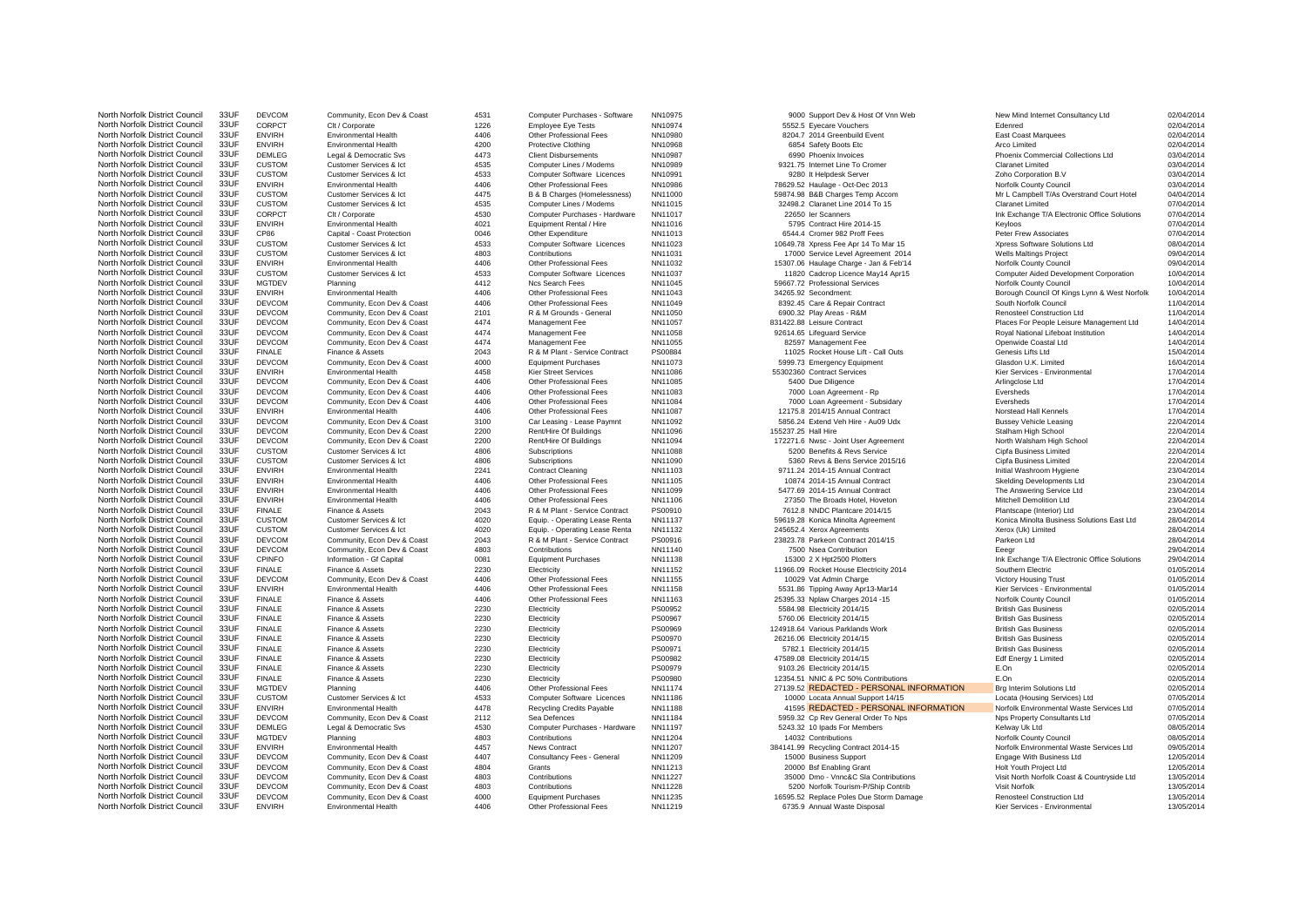| North Norfolk District Council | 33UF | <b>ENVIRH</b> | <b>Environmental Health</b> | 4406 | Other Professional Fees        | NN11224 | 10302.45 Comm Waste From Broad Compound                    | Norfolk County Council                      | 13/05/2014 |
|--------------------------------|------|---------------|-----------------------------|------|--------------------------------|---------|------------------------------------------------------------|---------------------------------------------|------------|
| North Norfolk District Council | 33UF | <b>ENVIRH</b> | Environmental Health        | 4406 | Other Professional Fees        | NN11226 | 23125 Demolition Wk Broad Hotels                           | Mitchell Demolition Ltd                     | 13/05/2014 |
| North Norfolk District Council | 33UF | <b>DEVCOM</b> | Community, Econ Dev & Coast | 2112 | Sea Defences                   | NN11237 | 102819.66 Et4324 - Handrail Contract                       | Renosteel Construction Ltd                  | 14/05/2014 |
| North Norfolk District Council | 33UF | <b>ENVIRH</b> | <b>Environmental Health</b> | 4406 | Other Professional Fees        | NN11245 | 53343.15 Comm Trade Waste Jan - Mar 14                     | Norfolk County Council                      | 15/05/2014 |
| North Norfolk District Council | 33UF | <b>CUSTOM</b> | Customer Services & Ict     | 4304 | Stationery - Other             | NN11248 | 12094.6 Stationery                                         | Espo                                        | 15/05/2014 |
| North Norfolk District Council | 33UF | <b>CUSTOM</b> | Customer Services & Ict     | 4535 | Computer Lines / Modems        | NN11269 | 5422.66 Psn Jan14 To Mar14                                 | Vodafone Ltd                                | 16/05/2014 |
| North Norfolk District Council | 33UF | <b>FINALE</b> | Finance & Assets            | 4009 | Playgrounds - Equip Purchases  | NN11270 | 7944 Playground Furniture                                  | Streetmaster (South Wales) Ltd              | 16/05/2014 |
| North Norfolk District Council | 33UF | <b>CUSTOM</b> |                             | 4007 |                                | NN11257 | 5682.7 Goods For Re-Sale                                   |                                             |            |
|                                |      |               | Customer Services & Ict     |      | Purchases For Resale           |         |                                                            | Gone Crabbing                               | 16/05/2014 |
| North Norfolk District Council | 33UF | <b>DEVCOM</b> | Community, Econ Dev & Coast | 2004 | Rep & Maint (Reactive)         | PS01015 | 6230 Tidal Surge                                           | <b>Reeve Property Restoration</b>           | 16/05/2014 |
| North Norfolk District Council | 33UF | <b>CUSTOM</b> | Customer Services & Ict     | 4533 | Computer Software Licences     | NN11277 | 37143.38 Software Support Jun 14 -May15                    | Northgate Public Services (Uk) Ltd          | 20/05/2014 |
| North Norfolk District Council | 33UF | <b>ENVIRH</b> | <b>Environmental Health</b> | 4406 | Other Professional Fees        | NN11286 | 25500 Annual Tipping Away 2014-15                          | Kier Services - Environmental               | 20/05/2014 |
| North Norfolk District Council | 33UF | <b>CUSTOM</b> | Customer Services & Ict     | 4010 | Equipment & Tools - R&M        | NN11293 | 5780 Insertion Machine                                     | Neopost Finance Limited                     | 21/05/2014 |
| North Norfolk District Council | 33UF | <b>FINALE</b> | Finance & Assets            | 2043 | R & M Plant - Service Contract | PS01020 | 45362.16 Cleaning                                          | Monthind Ltd                                | 21/05/2014 |
| North Norfolk District Council | 33UF | <b>DEVCOM</b> | Community, Econ Dev & Coast | 4406 | Other Professional Fees        | NN11300 | 50318 Sher Town Council - Cctv                             | Sheringham Town Council                     | 22/05/2014 |
| North Norfolk District Council | 33UF | <b>DEVCOM</b> | Community, Econ Dev & Coast | 4100 | Catering - Purchases           | NN11310 | 6431.66 Refreshments                                       | Booker Cash & Carry                         | 23/05/2014 |
| North Norfolk District Council | 33UF | <b>DEVCOM</b> | Community, Econ Dev & Coast | 4005 | Mats Purchases - Store Issues  | NN11315 | 11246.98 Bar Stock                                         | Booker Cash & Carry                         | 25/05/2014 |
| North Norfolk District Council | 33UF | <b>DEVCOM</b> | Community, Econ Dev & Coast | 4005 | Mats Purchases - Store Issues  | NN11316 | 5257.44 Bar Stock                                          | Booker Cash & Carry                         | 25/05/2014 |
| North Norfolk District Council | 33UF | <b>DEVCOM</b> | Community, Econ Dev & Coast | 2043 | R & M Plant - Service Contract | NN11326 | 5620.75 Parkeon Airtime And Parkfolio                      | Parkeon Ltd                                 | 27/05/2014 |
| North Norfolk District Council | 33UF | <b>FINALE</b> |                             | 2004 |                                | PS01028 |                                                            |                                             | 28/05/2014 |
|                                | 33UF |               | Finance & Assets            |      | Rep & Maint (Reactive)         |         | 43196.4 Mundesley Prom Works                               | <b>Reeve Property Restoration</b>           |            |
| North Norfolk District Council |      | <b>DEVCOM</b> | Community, Econ Dev & Coast | 2112 | Sea Defences                   | NN11333 | 5943 Sheringham West Seawall E 4031                        | Mackinnon Construction Ltd                  | 28/05/2014 |
| North Norfolk District Council | 33UF | <b>CUSTOM</b> | Customer Services & Ict     | 4533 | Computer Software Licences     | NN11346 | 60501.81 Resourcelink Licence Jun 14                       | Northgate Public Services (Uk) Ltd          | 02/06/2014 |
| North Norfolk District Council | 33UF | <b>DEVCOM</b> | Community, Econ Dev & Coast | 4407 | Consultancy Fees - General     | NN11366 | 5000 Interim Core Funding Support                          | North Norfolk Business Forum                | 04/06/2014 |
| North Norfolk District Council | 33UF | <b>DEVCOM</b> | Community, Econ Dev & Coast | 4460 | Marketing - General            | PS01055 | 7000 Pedal Norfolk 2014 - Holkham Sponsorship              | <b>Holkham Enterprises</b>                  | 04/06/2014 |
| North Norfolk District Council | 33UF | <b>DEVCOM</b> | Community, Econ Dev & Coast | 2003 | Rep & Maint (Programmed)       | PS01065 | 9627.36 Sheringham Chalets                                 | <b>Fisher Bullen Limited</b>                | 05/06/2014 |
| North Norfolk District Council | 33UF | <b>FINALE</b> | Finance & Assets            | 4806 | Subscriptions                  | NN11390 | 8700 Lga Subscription 2014/2015                            | East Of England Local Government Ass        | 09/06/2014 |
| North Norfolk District Council | 33UF | <b>DEMLEG</b> | Legal & Democratic Svs      | 4300 | <b>Books</b>                   | NN11410 | 7202.9 Westlaw Renewal Contract                            | <b>Thomson Reuters</b>                      | 10/06/2014 |
| North Norfolk District Council | 33UF | <b>DEVCOM</b> | Community, Econ Dev & Coast | 4803 | Contributions                  | NN11403 | 6000 Cae 2014/15 Sla Contrib                               | <b>Creative Arts East</b>                   | 10/06/2014 |
| North Norfolk District Council | 33UF | <b>ENVIRH</b> | <b>Environmental Health</b> | 4020 | Equip. - Operating Lease Renta | NN11405 | 13017.39 Land Rental Cromer Tsp                            | Cromer Hall Farms & Estates                 | 10/06/2014 |
| North Norfolk District Council | 33UF | <b>ENVIRH</b> | <b>Environmental Health</b> | 4020 | Equip. - Operating Lease Renta | NN11407 | 18134.25 Land Rental Fakenham Tsp                          | Ashworths                                   | 10/06/2014 |
| North Norfolk District Council | 33UF | <b>DEVCOM</b> |                             | 1222 |                                | NN11412 |                                                            |                                             | 10/06/2014 |
| North Norfolk District Council | 33UF | <b>DEVCOM</b> | Community, Econ Dev & Coast | 2112 | New Appointment Advertising    |         | 5490.68 Advertising                                        | Havas People Ltd                            |            |
|                                |      |               | Community, Econ Dev & Coast |      | Sea Defences                   | NN11414 | 9283.72 Renovate Ostend Revetment                          | Renosteel Construction Ltd                  | 10/06/2014 |
| North Norfolk District Council | 33UF | <b>FINALE</b> | Finance & Assets            | 4404 | <b>Bailiff Fees</b>            | NN11426 | 7855.8 Commission On Collections                           | Ps&P Limited                                | 11/06/2014 |
| North Norfolk District Council | 33UF | <b>CUSTOM</b> | Customer Services & Ict     | 4406 | Other Professional Fees        | NN11430 | 152592.69 REDACTED - PERSONAL INFORMATION                  | Morgan Hunt Uk Limited                      | 11/06/2014 |
| North Norfolk District Council | 33UF | <b>DEVCOM</b> | Community, Econ Dev & Coast | 2101 | R & M Grounds - General        | NN11422 | 21000 R&M Grounds                                          | M J Tree Services                           | 11/06/2014 |
| North Norfolk District Council | 33UF | <b>DEVCOM</b> | Community, Econ Dev & Coast | 2101 | R & M Grounds - General        | NN11424 | 9360 R&M Grounds                                           | M.J Tree Services                           | 11/06/2014 |
| North Norfolk District Council | 33UF | <b>DEVCOM</b> | Community, Econ Dev & Coast | 4804 | Grants                         | NN11443 | 20000 Study                                                | Melton Constable Parish Council             | 12/06/2014 |
| North Norfolk District Council | 33UF | 9800          | Balance Sheet - Gf          | 9230 | Deposits Paid In               | NN11448 | 7388.17 National Express                                   | National Express Ltd                        | 13/06/2014 |
| North Norfolk District Council | 33UF | <b>DEVCOM</b> | Community, Econ Dev & Coast | 4804 | Grants                         | NN11468 | 38000 Slt-Sla Contribution 2014/15                         | Sheringham Little Theatre                   | 17/06/2014 |
| North Norfolk District Council | 33UF | <b>DEVCOM</b> | Community, Econ Dev & Coast | 2031 | R & M Fixt & Fittings - Other  | NN11478 | 7292.53 Parking Servicing                                  | Parkeon Ltd                                 | 18/06/2014 |
| North Norfolk District Council | 33UF | CPCOM2        | Community - Gf Capital      | 0083 | Comp Software - Purchase       | NN11495 | 18979.33 R&M - Other                                       | Renosteel Construction Ltd                  | 20/06/2014 |
| North Norfolk District Council | 33UF | CP81          | Capital - Envl Services     | 0081 | <b>Equipment Purchases</b>     | NN11496 | 206196.6 Purchase Of Wheeled Bins                          | Straight Plc                                | 20/06/2014 |
|                                |      |               |                             |      |                                |         |                                                            |                                             |            |
| North Norfolk District Council | 33UF | CP81          | Capital - Envl Services     | 0081 | <b>Equipment Purchases</b>     | NN11516 | 10395.94 Provision Of Wheeled Bins                         | Kier Services - Environmental               | 24/06/2014 |
| North Norfolk District Council | 33UF | CPINFO        | Information - Gf Capital    | 0086 | Computer Hardware - Purchases  | NN11525 | 89439.06 Equallogic San                                    | Virso Ltd                                   | 26/06/2014 |
| North Norfolk District Council | 33UF | <b>DEMLEG</b> | Legal & Democratic Svs      | 4406 | Other Professional Fees        | NN11532 | 5905.78 Property Locum                                     | Venn Group Limited                          | 26/06/2014 |
| North Norfolk District Council | 33UF | <b>CUSTOM</b> | Customer Services & Ict     | 4534 | Computer Maintenance           | NN11538 | 5000 Concerto Support 14 15                                | Concerto                                    | 27/06/2014 |
| North Norfolk District Council | 33UF | <b>ENVIRH</b> | Environmental Health        | 4406 | Other Professional Fees        | NN11552 | 8400 Compost At Greenbuild Event                           | Orm North Norfolk Ltd                       | 30/06/2014 |
| North Norfolk District Council | 33UF | <b>DEVCOM</b> | Community, Econ Dev & Coast | 2112 | Sea Defences                   | NN11547 | 8496.54 Et4316 - Mundesley Stage 1                         | <b>Renosteel Construction Ltd</b>           | 30/06/2014 |
| North Norfolk District Council | 33UF | <b>DEVCOM</b> | Community, Econ Dev & Coast | 2112 | Sea Defences                   | NN11548 | 37361.35 Et4317 Mundesley Stage 2                          | Renosteel Construction Ltd                  | 30/06/2014 |
| North Norfolk District Council | 33UF | <b>DEVCOM</b> | Community, Econ Dev & Coast | 4804 | Grants                         | NN11561 | 7000 Funding 2014                                          | <b>Voluntary Norfolk</b>                    | 01/07/2014 |
| North Norfolk District Council | 33UF | <b>CUSTOM</b> | Customer Services & Ict     | 4531 | Computer Purchases - Software  | NN11580 | 14875 Open Access, Secure Ebilling,                        | Civica Uk Limited                           | 02/07/2014 |
| North Norfolk District Council | 33UF | <b>ENVIRH</b> | <b>Environmental Health</b> | 4490 | <b>Enforcement Board Works</b> | NN11573 | 28483.86 Improvement Notice Works                          | N F Coverdale Ltd                           | 02/07/2014 |
| North Norfolk District Council | 33UF | <b>DEVCOM</b> | Community, Econ Dev & Coast | 2200 | Rent/Hire Of Buildings         | NN11586 | 167488.24 2013/14 Joint User Agreement                     | North Walsham High School                   | 07/07/2014 |
|                                | 33UF |               |                             |      |                                |         |                                                            |                                             |            |
| North Norfolk District Council |      | <b>DEVCOM</b> | Community, Econ Dev & Coast | 2004 | Rep & Maint (Reactive)         | PS01111 | 8660.49 Splash renew roof covering                         | M & P Bumphrey (Builders) Ltd               | 07/07/2014 |
| North Norfolk District Council | 33UF | CPINFO        | Information - Gf Capital    | 0083 | Comp Software - Purchase       | NN11595 | 9792 Captita Software Upgrade                              | Capita Business Services Ltd                | 08/07/2014 |
| North Norfolk District Council | 33UF | <b>DEVCOM</b> | Community, Econ Dev & Coast | 4406 | Other Professional Fees        | NN11597 | 8500 Fee For Ludham Concert 040714                         | European Union Chamber Orchestra            | 08/07/2014 |
| North Norfolk District Council | 33UF | <b>DEVCOM</b> | Community, Econ Dev & Coast | 2043 | R & M Plant - Service Contract | PS01119 | 9169.41 Cromer Pier Decking Insepctions                    | Renosteel Construction Ltd                  | 10/07/2014 |
| North Norfolk District Council | 33UF | <b>DEVCOM</b> | Community, Econ Dev & Coast | 4406 | Other Professional Fees        | PS01124 | 8402.17 Professional Fee Remuneration                      | Designs For Lighting Limited                | 15/07/2014 |
| North Norfolk District Council | 33UF | <b>FINALE</b> | Finance & Assets            | 2043 | R & M Plant - Service Contract | PS01126 | 5184 Fire Alarm Works & Fire Risk Assessment               | <b>Bbc Fire Protection Limited</b>          | 15/07/2014 |
| North Norfolk District Council | 33UF | <b>ENVIRH</b> | <b>Environmental Health</b> | 4406 | Other Professional Fees        | NN11638 | 5000 Countryside Marketing Campaign                        | Norwich City Council                        | 17/07/2014 |
| North Norfolk District Council | 33UF | <b>FINALE</b> | Finance & Assets            | 2004 | Rep & Maint (Reactive)         | PS01132 | 78000 Sheringham West Prom Café Repair                     | Thrower & Rutland Ltd                       | 17/07/2014 |
| North Norfolk District Council | 33UF | <b>ENVIRH</b> | <b>Environmental Health</b> | 4806 | Subscriptions                  | NN11648 | 7445.4 2014-15 Airwave Subscription                        | Norfolk County Council                      | 18/07/2014 |
| North Norfolk District Council | 33UF | <b>FINALE</b> | Finance & Assets            | 2004 | Rep & Maint (Reactive)         | PS01140 | 5566.88 Janitorial Supplies                                | <b>Nishets</b>                              | 21/07/2014 |
| North Norfolk District Council | 33UF | <b>DEVCOM</b> | Community, Econ Dev & Coast | 4406 | Other Professional Fees        | PS01144 | 10652 Janitorial Supplies                                  | Westcotec Ltd                               | 22/07/2014 |
| North Norfolk District Council | 33UF |               |                             |      |                                |         |                                                            |                                             |            |
|                                |      | <b>DEVCOM</b> | Community, Econ Dev & Coast | 2004 | Rep & Maint (Reactive)         | PS01145 | 403157.98 Repair & Refurbishment works to Tides Restaurant | Fisher Bullen Limited                       | 22/07/2014 |
| North Norfolk District Council | 33UF | <b>DEVCOM</b> | Community, Econ Dev & Coast | 2112 | Sea Defences                   | NN11665 | 5120.37 Infil Voids In Sheets@ Ostend                      | Renosteel Construction Ltd                  | 22/07/2014 |
| North Norfolk District Council | 33UF | <b>CUSTOM</b> | Customer Services & Ict     | 4406 | Other Professional Fees        | NN11671 | 18068.25 Civica On Demand Jun - Oct                        | Civica Uk Limited                           | 23/07/2014 |
| North Norfolk District Council | 33UF | <b>FINALE</b> | Finance & Assets            | 4405 | Audit Fee                      | NN11681 | 7014 Grants Audit 12/13                                    | Pricewaterhousecoopers Llp                  | 28/07/2014 |
| North Norfolk District Council | 33UF | <b>DEVCOM</b> | Community, Econ Dev & Coast | 4803 | Contributions                  | NN11690 | 7000 Contribution: Operating Costs                         | New Anglia Local Enterprise Partnership Ltd | 29/07/2014 |
| North Norfolk District Council | 33UF | <b>FINALE</b> | Finance & Assets            | 4406 | Other Professional Fees        | NN11695 | 243694.8 Internal Audit 2014/15                            | South Norfolk Council                       | 30/07/2014 |
| North Norfolk District Council | 33UF | CPINFO        | Information - Gf Capital    | 0086 | Computer Hardware - Purchases  | NN11700 | 1036680.71 Network Switches                                | Virso Ltd                                   | 31/07/2014 |
| North Norfolk District Council | 33UF | CPINFO        | Information - Gf Capital    | 0086 | Computer Hardware - Purchases  | NN11701 | 5387.5 Server                                              | Virso Ltd                                   | 31/07/2014 |
|                                |      |               |                             |      |                                |         |                                                            |                                             |            |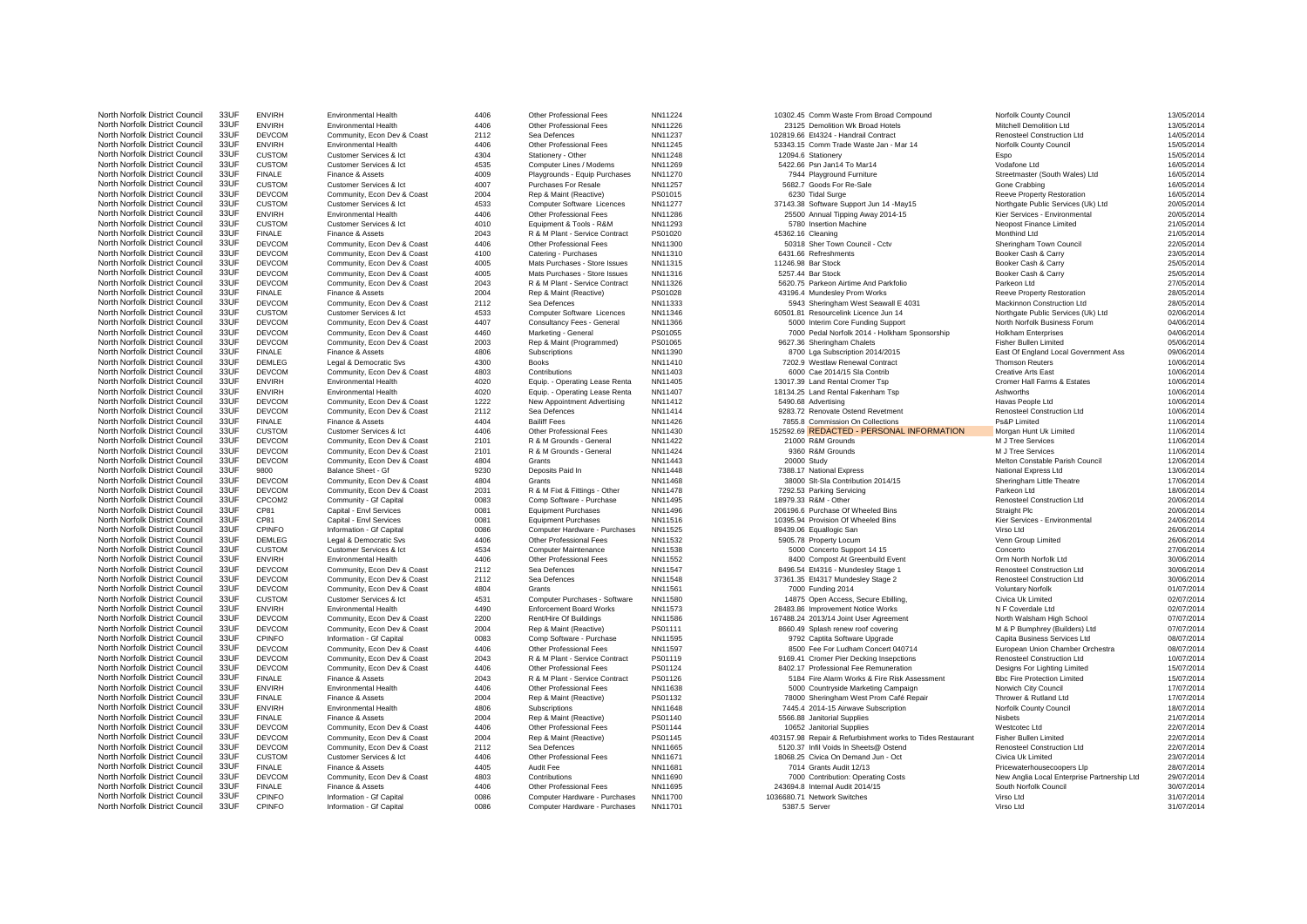| North Norfolk District Council | 33UF | <b>CPINFO</b> | Information - Gf Capital    | 0086 | Computer Hardware - Purchases  | NN11711 | 8517.04 Wireless Stuff                                   | Storm Technologies                           | 31/07/2014 |
|--------------------------------|------|---------------|-----------------------------|------|--------------------------------|---------|----------------------------------------------------------|----------------------------------------------|------------|
| North Norfolk District Council | 33UF | DEMLEG        | Legal & Democratic Svs      | 4406 | Other Professional Fees        | NN11702 | 17869.02 Temporary Lawyer Service                        | REDACTED - PERSONAL INFORMATION              | 31/07/2014 |
| North Norfolk District Council | 33UF | <b>CUSTOM</b> | Customer Services & Ict     | 4304 | Stationery - Other             | NN11705 | 11528.64 Stationery                                      | Espo                                         | 31/07/2014 |
| North Norfolk District Council | 33UF | <b>DEVCOM</b> | Community, Econ Dev & Coast | 4406 | Other Professional Fees        | NN11724 | 11675 OI Holt Concert Fees 27/07/14                      | Orchestra Of The Swan                        | 04/08/2014 |
| North Norfolk District Council | 33UF | CPCOM2        | Community - Gf Capital      | 0040 | <b>Contractor Payments</b>     | NN11758 | 35798.66 Cromer Pier Major Works                         | Fpe Global Ltd                               | 06/08/2014 |
| North Norfolk District Council | 33UF | CP81          | Capital - Envl Services     | 0083 | Comp Software - Purchase       | NN11774 | 26250 Northgate                                          | Northgate Public Services (Uk) Ltd           | 08/08/2014 |
| North Norfolk District Council | 33UF | 9800          | Balance Sheet - Gf          | 9100 | Stock - Purchases              | NN11782 | 10633.6 Timber Purchase                                  | S H Somerscales Ltd                          | 11/08/2014 |
| North Norfolk District Council | 33UF | <b>DEVCOM</b> | Community, Econ Dev & Coast | 4407 | Consultancy Fees - General     | NN11813 | 15000 Business Support                                   | Engage With Business Ltd                     | 15/08/2014 |
| North Norfolk District Council | 33UF | CPRES         | Resources - Gf Capital      | 0040 | <b>Contractor Payments</b>     | PS01167 | 21300.19 Refurbishment Works - Sheringham                | Chas D Allflatt Ltd                          | 15/08/2014 |
| North Norfolk District Council | 33UF | <b>DEVCOM</b> | Community, Econ Dev & Coast | 4474 | Management Fee                 | NN11819 | 5684.92 Admin Fee July 2014                              | Borough Council Of Kings Lynn & West Norfolk | 18/08/2014 |
| North Norfolk District Council | 33UF | CP86          | Capital - Coast Protection  | 0040 | <b>Contractor Payments</b>     | NN11832 | 9400.29 Renew Beacon Gr 6 Cromer                         | <b>Renosteel Construction Ltd</b>            | 19/08/2014 |
| North Norfolk District Council | 33UF | CP86          | Capital - Coast Protection  | 0040 | <b>Contractor Payments</b>     | NN11833 | 7557.56 Renew Planks To Gr 6 Cromer                      | Renosteel Construction Ltd                   | 19/08/2014 |
| North Norfolk District Council | 33UF | <b>DEVCOM</b> | Community, Econ Dev & Coast | 2003 | Rep & Maint (Programmed)       | PS01173 | 7640.98 Supply fit software                              | Parkeon Ltd                                  | 20/08/2014 |
| North Norfolk District Council | 33UF | <b>ENVIRH</b> | <b>Environmental Health</b> | 4000 | <b>Equipment Purchases</b>     | NN11840 | 7624.8 240ltr Brown Wheeled Bin                          | Straight Plc                                 | 21/08/2014 |
| North Norfolk District Council | 33UF | CPRES         | Resources - Gf Capital      | 0040 | <b>Contractor Payments</b>     | PS01186 | 44121.4 Sheringham West Shelter Refurbishment            | Prestec Uk Ltd                               | 27/08/2014 |
| North Norfolk District Council | 33UF | CPRES         | Resources - Gf Capital      | 0040 | <b>Contractor Payments</b>     | PS01187 | 37890.2 Sheringham East Shelter                          | Prestec Uk Ltd                               | 27/08/2014 |
| North Norfolk District Council | 33UF | CP81          | Capital - Envl Services     | 0081 | <b>Equipment Purchases</b>     | NN11861 | 15249.6 Supply 240 Litre Wheeled Bins                    | Straight Plc                                 | 27/08/2014 |
| North Norfolk District Council | 33UF | <b>ENVIRH</b> | <b>Environmental Health</b> | 4406 | Other Professional Fees        | NN11859 | 22918.5 Bins                                             | Wybone Ltd                                   | 27/08/2014 |
| North Norfolk District Council | 33UF | CORPCT        | Clt / Corporate             | 1122 | <b>Generic Training</b>        | NN11872 | 6285.9 Consultancy                                       | Northgate Public Services (Uk) Ltd           | 28/08/2014 |
| North Norfolk District Council | 33UF | <b>CUSTOM</b> | Customer Services & Ict     | 4531 | Computer Purchases - Software  | NN11874 | 7700 Ithc Healthcheck 2014-2015                          | Randomstorm Ltd                              | 29/08/2014 |
| North Norfolk District Council | 33UF | <b>DEVCOM</b> | Community, Econ Dev & Coast | 2112 | Sea Defences                   | NN11883 | 5021.83 Cromer Grovne No 6                               | Renosteel Construction Ltd                   | 01/09/2014 |
| North Norfolk District Council | 33UF | <b>ENVIRH</b> | <b>Environmental Health</b> | 4006 | Mats Purchases - Consumables   | NN11891 | 5000 Annual Contract Yr2014-15                           | East Of England Co-Op Funeral Services       | 02/09/2014 |
| North Norfolk District Council | 33UF | <b>CUSTOM</b> | Customer Services & Ict     | 4304 | Stationery - Other             | NN11892 | 8658.24 Stationery                                       | Espo                                         | 02/09/2014 |
| North Norfolk District Council | 33UF | <b>CUSTOM</b> | Customer Services & Ict     | 4531 | Computer Purchases - Software  | NN11907 | 5500 Mobile Device Review                                | Randomstorm Ltd                              | 03/09/2014 |
| North Norfolk District Council | 33UF | <b>DEVCOM</b> | Community, Econ Dev & Coast | 4406 | Other Professional Fees        | NN11918 | 15630 Shma Contribution                                  | Norwich City Council                         | 04/09/2014 |
| North Norfolk District Council | 33UF | <b>CUSTOM</b> | Customer Services & Ict     | 4475 | B & B Charges (Homelessness)   | NN11921 | 14814.52 B&B Charges                                     | Spixworth Motel                              | 05/09/2014 |
| North Norfolk District Council | 33UF | <b>DEVCOM</b> | Community, Econ Dev & Coast | 4407 | Consultancy Fees - General     | NN11934 | 12580 Sheringham Scheme - Consultant                     | St La Haye Limited                           | 09/09/2014 |
| North Norfolk District Council | 33UF | <b>DEVCOM</b> | Community, Econ Dev & Coast | 2004 | Rep & Maint (Reactive)         | PS01206 | 5226 Car Parks Works                                     | Renosteel Construction Ltd                   | 09/09/2014 |
| North Norfolk District Council | 33UF | CP86          | Capital - Coast Protection  | 0043 | <b>Technical Services Fees</b> | NN11946 | 12500 Proff Fees Cromer 982                              | Peter Frew Associates                        | 10/09/2014 |
| North Norfolk District Council | 33UF | <b>CUSTOM</b> | Customer Services & Ict     | 4406 | Other Professional Fees        | NN11984 | 10904 REDACTED - PERSONAL INFORMATION                    | Getmapping Plc                               | 17/09/2014 |
| North Norfolk District Council | 33UF | <b>CUSTOM</b> | Customer Services & Ict     | 4535 | Computer Lines / Modems        | NN11997 | 22440 Igb Line To Fak 030915 To 2016                     | Redcentric                                   | 18/09/2014 |
| North Norfolk District Council | 33UF | <b>DEVCOM</b> | Community, Econ Dev & Coast | 2112 | Sea Defences                   | NN12007 | 20006.61 Repairs To Capping Beam Walcot                  | Renosteel Construction Ltd                   | 22/09/2014 |
| North Norfolk District Council | 33UF | CP86          | Capital - Coast Protection  | 0040 | <b>Contractor Payments</b>     | NN12025 | 120371.37 Balance Of Urs Fees Cromer 982                 | Urs Infrastructure & Environment Uk Ltd      | 23/09/2014 |
| North Norfolk District Council | 33UF | CP81          | Capital - Envl Services     | 0081 | <b>Equipment Purchases</b>     | NN12032 | 9462 Supply Of Wheeled Bins                              | Straight Plc                                 | 24/09/2014 |
| North Norfolk District Council | 33UF |               |                             |      |                                |         |                                                          |                                              |            |
|                                |      | <b>MGTDEV</b> | Planning                    | 1122 | Generic Training               | NN12028 | 10800 Training                                           | Anglia Ruskin Enterprise Ltd                 | 24/09/2014 |
| North Norfolk District Council | 33UF | <b>ENVIRH</b> | <b>Environmental Health</b> | 4406 | Other Professional Fees        | NN12031 | 5780 Supply & Fit Panels                                 | Agripa Solutions Ltd                         | 24/09/2014 |
| North Norfolk District Council | 33UF | <b>DEVCOM</b> | Community, Econ Dev & Coast | 2003 | Rep & Maint (Programmed)       | PS01224 | 7350 Car Park Works                                      | Roadart Ltd                                  | 25/09/2014 |
| North Norfolk District Council | 33UF | <b>DEVCOM</b> | Community, Econ Dev & Coast | 4510 | Telephone Rentals & Maint      | NN12044 | 10442.8 Flag Animation                                   | Future Environmics Llp                       | 26/09/2014 |
| North Norfolk District Council | 33UF | DEMLEG        | Legal & Democratic Svs      | 4406 | Other Professional Fees        | NN12053 | 15454.8 Prof. Fees: Property Locum                       | REDACTED - PERSONAL INFORMATION              | 29/09/2014 |
| North Norfolk District Council | 33UF | <b>CUSTOM</b> | Customer Services & Ict     | 4531 | Computer Purchases - Software  | NN12071 | 68200 Mobile Iron Mdm                                    | <b>Bridgeway Security Solutions Ltd</b>      | 30/09/2014 |
| North Norfolk District Council | 33UF | <b>CUSTOM</b> | Customer Services & Ict     | 4533 | Computer Software Licences     | NN12065 | 61650 License Nov14 To Oct15                             | Civica Uk Limited                            | 30/09/2014 |
|                                |      |               |                             |      |                                |         |                                                          |                                              |            |
| North Norfolk District Council | 33UF | <b>DEVCOM</b> | Community, Econ Dev & Coast | 2004 | Rep & Maint (Reactive)         | PS01229 | 6342.5 Pier Pavillion Roof Works                         | <b>Reeve Property Restoration</b>            | 30/09/2014 |
| North Norfolk District Council | 33UF | <b>CUSTOM</b> | Customer Services & Ict     | 4530 | Computer Purchases - Hardware  | NN12125 | 186340 11 X Samsung Mfd Printers                         | Ink Exchange T/A Electronic Office Solutions | 08/10/2014 |
| North Norfolk District Council | 33UF | <b>CUSTOM</b> | Customer Services & Ict     | 4533 | Computer Software Licences     | NN12126 | 7182 Cts Module Lic 1114 To 1015                         | Civica Uk Limited                            | 08/10/2014 |
| North Norfolk District Council | 33UF | <b>ENVIRH</b> | <b>Environmental Health</b> | 4457 | <b>News Contract</b>           | NN12137 | 63723.6 News Contract                                    | Norse Environmental Waste Services Ltd       | 10/10/2014 |
| North Norfolk District Council | 33UF | <b>ENVIRH</b> | Environmental Health        | 4406 | Other Professional Fees        | NN12138 | 277456.56 Coomercial Waste Recharge                      | Norfolk County Council                       | 10/10/2014 |
| North Norfolk District Council | 33UF | <b>CUSTOM</b> | Customer Services & Ict     | 4304 | Stationery - Other             | NN12147 | 5996.25 Stationery                                       | Espo                                         | 13/10/2014 |
|                                | 33UF |               |                             |      |                                |         |                                                          |                                              |            |
| North Norfolk District Council |      | CORPCT        | Clt / Corporate             | 1132 | Management Development         | NN12163 | 5000 Management Training                                 | The Training Spa                             | 15/10/2014 |
| North Norfolk District Council | 33UF | <b>DEVCOM</b> | Community, Econ Dev & Coast | 4406 | Other Professional Fees        | NN12166 | 13195.34 Professional Fees                               | Neil Allen Associates                        | 15/10/2014 |
| North Norfolk District Council | 33UF | <b>CUSTOM</b> | Customer Services & Ict     | 4538 | <b>Computer Consumables</b>    | NN12175 | 23100 Consumables                                        | Ink Exchange T/A Electronic Office Solutions | 16/10/2014 |
| North Norfolk District Council | 33UF | <b>CUSTOM</b> | Customer Services & Ict     | 4538 | <b>Computer Consumables</b>    | NN12176 | 15664 Consumables                                        | Ink Exchange T/A Electronic Office Solutions | 16/10/2014 |
| North Norfolk District Council | 33UF | <b>DEVCOM</b> | Community, Econ Dev & Coast | 4474 | Management Fee                 | NN12179 | 5233.01 Standard Charge Income                           | Borough Council Of Kings Lynn & West Norfolk | 17/10/2014 |
| North Norfolk District Council | 33UF | <b>CUSTOM</b> | Customer Services & Ict     | 1122 | Generic Training               | NN12195 | 9735.7 Training Materials Licence Ren                    | <b>Training Synergy Ltd</b>                  | 21/10/2014 |
| North Norfolk District Council | 33UF | <b>CUSTOM</b> | Customer Services & Ict     | 4406 | Other Professional Fees        | NN12186 | 34500 Oracle Supp Nov14 To Oct15                         |                                              | 21/10/2014 |
|                                |      |               |                             |      |                                |         |                                                          | <b>Innovative Applications</b>               |            |
| North Norfolk District Council | 33UF | <b>DEVCOM</b> | Community, Econ Dev & Coast | 2200 | Rent/Hire Of Buildings         | NN12194 | 11793.36 Rent/Hire                                       | Cromer Academy                               | 21/10/2014 |
| North Norfolk District Council | 33UF | CORPCT        | Clt / Corporate             | 1122 | Generic Training               | PS01277 | 5164 Work done on HR area                                | Burton Green Design Ltd                      | 24/10/2014 |
| North Norfolk District Council | 33UF | <b>MGTDEV</b> | Planning                    | 1224 | Subs To Professional Bodies    | NN12225 | 47415 REDACTED - PERSONAL INFORMATION                    | Royal Town Planning Institute                | 27/10/2014 |
| North Norfolk District Council | 33UF | <b>CUSTOM</b> | Customer Services & Ict     | 4304 | Stationery - Other             | NN12252 | 16947.5 Stationery                                       | Espo                                         | 29/10/2014 |
| North Norfolk District Council | 33UF | <b>CUSTOM</b> | Customer Services & Ict     | 4531 | Computer Purchases - Software  | NN12254 | 8240 Papercut Software                                   | Ink Exchange T/A Electronic Office Solutions | 30/10/2014 |
| North Norfolk District Council | 33UF | CP81          | Capital - Envl Services     | 0040 | <b>Contractor Payments</b>     | PS01281 | 593381.94 Car Parks Capital Works, Contingency & Prelims | Thrower & Rutland Ltd                        | 30/10/2014 |
|                                |      |               |                             |      |                                |         |                                                          |                                              |            |
| North Norfolk District Council | 33UF | <b>DEVCOM</b> | Community, Econ Dev & Coast | 4406 | Other Professional Fees        | NN12270 | 5976.76 Service                                          | South Norfolk Council                        | 03/11/2014 |
| North Norfolk District Council | 33UF | <b>DEVCOM</b> | Community, Econ Dev & Coast | 4406 | Other Professional Fees        | NN12284 | 6126 Professional Fees                                   | Socialb Ltd                                  | 05/11/2014 |
| North Norfolk District Council | 33UF | <b>FINALE</b> | Finance & Assets            | 2001 | R & M Buildings - Vandalism    | PS01290 | 5350 Vandalism Reapir Works - Sheringham East Prom       | Thrower & Rutland Ltd                        | 05/11/2014 |
| North Norfolk District Council | 33UF | CORPCT        | Clt / Corporate             | 4302 | <b>External Printing</b>       | NN12296 | 171488.96 Print & Automated Response Sv                  | <b>Electoral Reform Services</b>             | 06/11/2014 |
| North Norfolk District Council | 33UF | <b>DEMLEG</b> | Legal & Democratic Svs      | 4530 | Computer Purchases - Hardware  | NN12312 | 6076.4 Laptops, Docking, Monitor Legal                   | <b>Dell Corporation Ltd</b>                  | 11/11/2014 |
| North Norfolk District Council | 33UF | CPINFO        | Information - Gf Capital    | 0083 | Comp Software - Purchase       | NN12328 | 48700 REDACTED - PERSONAL INFORMATION                    | Idox Software Ltd                            | 13/11/2014 |
|                                |      |               |                             |      |                                |         |                                                          |                                              |            |

| North Norfolk District Council | 33UF | <b>DEMLEG</b> | Legal & Democratic Sys      | 4406 | Other Professional Fees        | NN11702 | 17869.02 Temporary Lawyer Service                        | REDACTED - PERSONAL INFORMATION              | 31/07/2014 |
|--------------------------------|------|---------------|-----------------------------|------|--------------------------------|---------|----------------------------------------------------------|----------------------------------------------|------------|
| North Norfolk District Council | 33UF | <b>CUSTOM</b> | Customer Services & Ict     | 4304 | Stationery - Other             | NN11705 | 11528.64 Stationery                                      | Espo                                         | 31/07/2014 |
| North Norfolk District Council | 33UF | <b>DEVCOM</b> | Community, Econ Dev & Coast | 4406 | Other Professional Fees        | NN11724 | 11675 OI Holt Concert Fees 27/07/14                      | Orchestra Of The Swan                        | 04/08/2014 |
| North Norfolk District Council | 33UF | CPCOM2        | Community - Gf Capital      | 0040 | <b>Contractor Payments</b>     | NN11758 | 35798.66 Cromer Pier Major Works                         | Fpe Global Ltd                               | 06/08/2014 |
| North Norfolk District Council | 33UF | CP81          | Capital - Envl Services     | 0083 | Comp Software - Purchase       | NN11774 | 26250 Northgate                                          | Northgate Public Services (Uk) Ltd           | 08/08/2014 |
| North Norfolk District Council | 33UF | 9800          | Balance Sheet - Gf          | 9100 | Stock - Purchases              | NN11782 | 10633.6 Timber Purchase                                  | S H Somerscales Ltd                          | 11/08/2014 |
| North Norfolk District Council | 33UF | <b>DEVCOM</b> | Community, Econ Dev & Coast | 4407 | Consultancy Fees - General     | NN11813 | 15000 Business Support                                   | Engage With Business Ltd                     | 15/08/2014 |
| North Norfolk District Council | 33UF | CPRES         | Resources - Gf Capital      | 0040 | <b>Contractor Payments</b>     | PS01167 | 21300.19 Refurbishment Works - Sheringham                | Chas D Allflatt Ltd                          | 15/08/2014 |
| North Norfolk District Council | 33UF | <b>DEVCOM</b> | Community, Econ Dev & Coast | 4474 | Management Fee                 | NN11819 | 5684.92 Admin Fee July 2014                              | Borough Council Of Kings Lynn & West Norfolk | 18/08/2014 |
| North Norfolk District Council | 33UF | CP86          | Capital - Coast Protection  | 0040 | <b>Contractor Payments</b>     | NN11832 | 9400.29 Renew Beacon Gr 6 Cromer                         | Renosteel Construction Ltd                   | 19/08/2014 |
| North Norfolk District Council | 33UF | <b>CP86</b>   | Capital - Coast Protection  | 0040 | <b>Contractor Payments</b>     | NN11833 | 7557.56 Renew Planks To Gr 6 Cromer                      | <b>Renosteel Construction Ltd</b>            | 19/08/2014 |
| North Norfolk District Council | 33UF | DEVCOM        | Community, Econ Dev & Coast | 2003 | Rep & Maint (Programmed)       | PS01173 | 7640.98 Supply fit software                              | Parkeon Ltd                                  | 20/08/2014 |
| North Norfolk District Council | 33UF | <b>ENVIRH</b> | <b>Environmental Health</b> | 4000 | <b>Equipment Purchases</b>     | NN11840 | 7624.8 240ltr Brown Wheeled Bin                          | Straight Plc                                 | 21/08/2014 |
| North Norfolk District Council | 33UF | CPRES         | Resources - Gf Capital      | 0040 | <b>Contractor Payments</b>     | PS01186 | 44121.4 Sheringham West Shelter Refurbishment            | Prestec Uk Ltd                               | 27/08/2014 |
| North Norfolk District Council | 33UF | CPRES         | Resources - Gf Capital      | 0040 | <b>Contractor Payments</b>     | PS01187 | 37890.2 Sheringham East Shelter                          | Prestec Uk Ltd                               | 27/08/2014 |
| North Norfolk District Council | 33UF | CP81          | Capital - Envl Services     | 0081 | <b>Equipment Purchases</b>     | NN11861 | 15249.6 Supply 240 Litre Wheeled Bins                    | Straight Plc                                 | 27/08/2014 |
| North Norfolk District Council | 33UF | <b>ENVIRH</b> | <b>Environmental Health</b> | 4406 | Other Professional Fees        | NN11859 | 22918.5 Bins                                             | Wybone Ltd                                   | 27/08/2014 |
| North Norfolk District Council | 33UF | CORPCT        | Clt / Corporate             | 1122 | Generic Training               | NN11872 | 6285.9 Consultancy                                       | Northgate Public Services (Uk) Ltd           | 28/08/2014 |
| North Norfolk District Council | 33UF | <b>CUSTOM</b> | Customer Services & Ict     | 4531 | Computer Purchases - Software  | NN11874 | 7700 Ithc Healthcheck 2014-2015                          | Randomstorm Ltd                              | 29/08/2014 |
| North Norfolk District Council | 33UF | <b>DEVCOM</b> | Community, Econ Dev & Coast | 2112 | Sea Defences                   | NN11883 | 5021.83 Cromer Groyne No 6                               | Renosteel Construction Ltd                   | 01/09/2014 |
| North Norfolk District Council | 33UF | <b>ENVIRH</b> | <b>Environmental Health</b> | 4006 | Mats Purchases -Consumables    | NN11891 | 5000 Annual Contract Yr2014-15                           | East Of England Co-Op Funeral Services       | 02/09/2014 |
| North Norfolk District Council | 33UF | <b>CUSTOM</b> | Customer Services & Ict     | 4304 | Stationery - Other             | NN11892 | 8658.24 Stationerv                                       | Espo                                         | 02/09/2014 |
| North Norfolk District Council | 33UF | <b>CUSTOM</b> | Customer Services & Ict     | 4531 | Computer Purchases - Software  | NN11907 | 5500 Mobile Device Review                                | Randomstorm Ltd                              | 03/09/2014 |
| North Norfolk District Council | 33UF | <b>DEVCOM</b> | Community, Econ Dev & Coast | 4406 | Other Professional Fees        | NN11918 | 15630 Shma Contribution                                  | Norwich City Council                         | 04/09/2014 |
| North Norfolk District Council | 33UF | <b>CUSTOM</b> | Customer Services & Ict     | 4475 | B & B Charges (Homelessness)   | NN11921 | 14814.52 B&B Charges                                     | Spixworth Motel                              | 05/09/2014 |
| North Norfolk District Council | 33UF | <b>DEVCOM</b> | Community, Econ Dev & Coast | 4407 | Consultancy Fees - General     | NN11934 | 12580 Sheringham Scheme - Consultant                     | St La Haye Limited                           | 09/09/2014 |
| North Norfolk District Council | 33UF | <b>DEVCOM</b> | Community, Econ Dev & Coast | 2004 | Rep & Maint (Reactive)         | PS01206 | 5226 Car Parks Works                                     | Renosteel Construction Ltd                   | 09/09/2014 |
| North Norfolk District Council | 33UF | CP86          | Capital - Coast Protection  | 0043 | <b>Technical Services Fees</b> | NN11946 | 12500 Proff Fees Cromer 982                              | Peter Frew Associates                        | 10/09/2014 |
| North Norfolk District Council | 33UF | <b>CUSTOM</b> | Customer Services & Ict     | 4406 | Other Professional Fees        | NN11984 | 10904 REDACTED - PERSONAL INFORMATION                    | Getmapping Plc                               | 17/09/2014 |
| North Norfolk District Council | 33UF | <b>CUSTOM</b> | Customer Services & Ict     | 4535 | Computer Lines / Modems        | NN11997 | 22440 Igb Line To Fak 030915 To 2016                     | Redcentric                                   | 18/09/2014 |
| North Norfolk District Council | 33UF | <b>DEVCOM</b> | Community, Econ Dev & Coast | 2112 | Sea Defences                   | NN12007 | 20006.61 Repairs To Capping Beam Walcot                  | Renosteel Construction Ltd                   | 22/09/2014 |
| North Norfolk District Council | 33UF | CP86          | Capital - Coast Protection  | 0040 | <b>Contractor Payments</b>     | NN12025 | 120371.37 Balance Of Urs Fees Cromer 982                 | Urs Infrastructure & Environment Uk Ltd      | 23/09/2014 |
| North Norfolk District Council | 33UF | CP81          | Capital - Envl Services     | 0081 | <b>Equipment Purchases</b>     | NN12032 | 9462 Supply Of Wheeled Bins                              | Straight Plc                                 | 24/09/2014 |
|                                |      |               |                             |      |                                |         |                                                          |                                              |            |
| North Norfolk District Council | 33UF | <b>MGTDEV</b> | Planning                    | 1122 | Generic Training               | NN12028 | 10800 Training                                           | Anglia Ruskin Enterprise Ltd                 | 24/09/2014 |
| North Norfolk District Council | 33UF | ENVIRH        | <b>Environmental Health</b> | 4406 | Other Professional Fees        | NN12031 | 5780 Supply & Fit Panels                                 | Agripa Solutions Ltd                         | 24/09/2014 |
| North Norfolk District Council | 33UF | <b>DEVCOM</b> | Community, Econ Dev & Coast | 2003 | Rep & Maint (Programmed)       | PS01224 | 7350 Car Park Works                                      | Roadart Ltd                                  | 25/09/2014 |
| North Norfolk District Council | 33UF | <b>DEVCOM</b> | Community, Econ Dev & Coast | 4510 | Telephone Rentals & Maint      | NN12044 | 10442.8 Flag Animation                                   | <b>Future Environmics Lip</b>                | 26/09/2014 |
| North Norfolk District Council | 33UF | <b>DEMLEG</b> | Legal & Democratic Svs      | 4406 | Other Professional Fees        | NN12053 | 15454.8 Prof. Fees: Property Locum                       | REDACTED - PERSONAL INFORMATION              | 29/09/2014 |
| North Norfolk District Council | 33UF | <b>CUSTOM</b> | Customer Services & Ict     | 4531 | Computer Purchases - Software  | NN12071 | 68200 Mobile Iron Mdm                                    | <b>Bridgeway Security Solutions Ltd</b>      | 30/09/2014 |
| North Norfolk District Council | 33UF | <b>CUSTOM</b> |                             | 4533 |                                |         |                                                          |                                              |            |
|                                |      |               | Customer Services & Ict     |      | Computer Software Licences     | NN12065 | 61650 License Nov14 To Oct15                             | Civica Uk Limited                            | 30/09/2014 |
| North Norfolk District Council | 33UF | <b>DEVCOM</b> | Community, Econ Dev & Coast | 2004 | Rep & Maint (Reactive)         | PS01229 | 6342.5 Pier Pavillion Roof Works                         | Reeve Property Restoration                   | 30/09/2014 |
| North Norfolk District Council | 33UF | <b>CUSTOM</b> | Customer Services & Ict     | 4530 | Computer Purchases - Hardware  | NN12125 | 186340 11 X Samsung Mfd Printers                         | Ink Exchange T/A Electronic Office Solutions | 08/10/2014 |
| North Norfolk District Council | 33UF | <b>CUSTOM</b> | Customer Services & Ict     | 4533 | Computer Software Licences     | NN12126 | 7182 Cts Module Lic 1114 To 1015                         | Civica Uk Limited                            | 08/10/2014 |
| North Norfolk District Council | 33UF | <b>ENVIRH</b> | <b>Environmental Health</b> | 4457 | News Contract                  | NN12137 | 63723.6 News Contract                                    | Norse Environmental Waste Services Ltd       | 10/10/2014 |
| North Norfolk District Council | 33UF | <b>ENVIRH</b> | <b>Environmental Health</b> | 4406 | Other Professional Fees        | NN12138 | 277456.56 Coomercial Waste Recharge                      | Norfolk County Council                       | 10/10/2014 |
| North Norfolk District Council | 33UF | <b>CUSTOM</b> | Customer Services & Ict     | 4304 | Stationery - Other             | NN12147 | 5996.25 Stationery                                       | Espo                                         | 13/10/2014 |
|                                |      |               |                             |      |                                |         |                                                          |                                              |            |
| North Norfolk District Council | 33UF | CORPCT        | Clt / Corporate             | 1132 | Management Development         | NN12163 | 5000 Management Training                                 | The Training Spa                             | 15/10/2014 |
| North Norfolk District Council | 33UF | <b>DEVCOM</b> | Community, Econ Dev & Coast | 4406 | Other Professional Fees        | NN12166 | 13195.34 Professional Fees                               | Neil Allen Associates                        | 15/10/2014 |
| North Norfolk District Council | 33UF | <b>CUSTOM</b> | Customer Services & Ict     | 4538 | <b>Computer Consumables</b>    | NN12175 | 23100 Consumables                                        | Ink Exchange T/A Electronic Office Solutions | 16/10/2014 |
| North Norfolk District Council | 33UF | <b>CUSTOM</b> | Customer Services & Ict     | 4538 | <b>Computer Consumables</b>    | NN12176 | 15664 Consumables                                        | Ink Exchange T/A Electronic Office Solutions | 16/10/2014 |
| North Norfolk District Council | 33UF | <b>DEVCOM</b> | Community, Econ Dev & Coast | 4474 | Management Fee                 | NN12179 | 5233.01 Standard Charge Income                           | Borough Council Of Kings Lynn & West Norfolk | 17/10/2014 |
| North Norfolk District Council | 33UF | <b>CUSTOM</b> | Customer Services & Ict     | 1122 | Generic Training               | NN12195 | 9735.7 Training Materials Licence Ren                    | <b>Training Synergy Ltd</b>                  | 21/10/2014 |
|                                |      |               |                             |      |                                |         |                                                          |                                              |            |
| North Norfolk District Council | 33UF | <b>CUSTOM</b> | Customer Services & Ict     | 4406 | Other Professional Fees        | NN12186 | 34500 Oracle Supp Nov14 To Oct15                         | Innovative Applications                      | 21/10/2014 |
| North Norfolk District Council | 33UF | <b>DEVCOM</b> | Community, Econ Dev & Coast | 2200 | Rent/Hire Of Buildings         | NN12194 | 11793.36 Rent/Hire                                       | Cromer Academy                               | 21/10/2014 |
| North Norfolk District Council | 33UF | CORPCT        | Clt / Corporate             | 1122 | Generic Training               | PS01277 | 5164 Work done on HR area                                | Burton Green Design Ltd                      | 24/10/2014 |
| North Norfolk District Council | 33UF | MGTDEV        | Planning                    | 1224 | Subs To Professional Bodies    | NN12225 | 47415 REDACTED - PERSONAL INFORMATION                    | Royal Town Planning Institute                | 27/10/2014 |
| North Norfolk District Council | 33UF | <b>CUSTOM</b> | Customer Services & Ict     | 4304 | Stationery - Other             | NN12252 | 16947.5 Stationery                                       | Espo                                         | 29/10/2014 |
| North Norfolk District Council | 33UF | <b>CUSTOM</b> | Customer Services & Ict     | 4531 | Computer Purchases - Software  | NN12254 | 8240 Papercut Software                                   | Ink Exchange T/A Electronic Office Solutions | 30/10/2014 |
|                                |      |               |                             |      |                                |         |                                                          |                                              |            |
| North Norfolk District Council | 33UF | CP81          | Capital - Envl Services     | 0040 | <b>Contractor Payments</b>     | PS01281 | 593381.94 Car Parks Capital Works, Contingency & Prelims | Thrower & Rutland Ltd                        | 30/10/2014 |
| North Norfolk District Council | 33UF | <b>DEVCOM</b> | Community, Econ Dev & Coast | 4406 | Other Professional Fees        | NN12270 | 5976.76 Service                                          | South Norfolk Council                        | 03/11/2014 |
| North Norfolk District Council | 33UF | <b>DEVCOM</b> | Community, Econ Dev & Coast | 4406 | Other Professional Fees        | NN12284 | 6126 Professional Fees                                   | Socialb Ltd                                  | 05/11/2014 |
| North Norfolk District Council | 33UF | <b>FINALE</b> | Finance & Assets            | 2001 | R & M Buildings - Vandalism    | PS01290 | 5350 Vandalism Reapir Works - Sheringham East Prom       | Thrower & Rutland Ltd                        | 05/11/2014 |
| North Norfolk District Council | 33UF | CORPCT        | Clt / Corporate             | 4302 | <b>External Printing</b>       | NN12296 | 171488.96 Print & Automated Response Sv                  | <b>Electoral Reform Services</b>             | 06/11/2014 |
| North Norfolk District Council | 33UF | DEMLEG        | Legal & Democratic Svs      | 4530 | Computer Purchases - Hardware  | NN12312 | 6076.4 Laptops, Docking, Monitor Legal                   | <b>Dell Corporation Ltd</b>                  | 11/11/2014 |
| North Norfolk District Council | 33UF |               |                             |      |                                |         |                                                          |                                              |            |
|                                |      | CPINFO        | Information - Gf Capital    | 0083 | Comp Software - Purchase       | NN12328 | 48700 REDACTED - PERSONAL INFORMATION                    | Idox Software Ltd                            | 13/11/2014 |